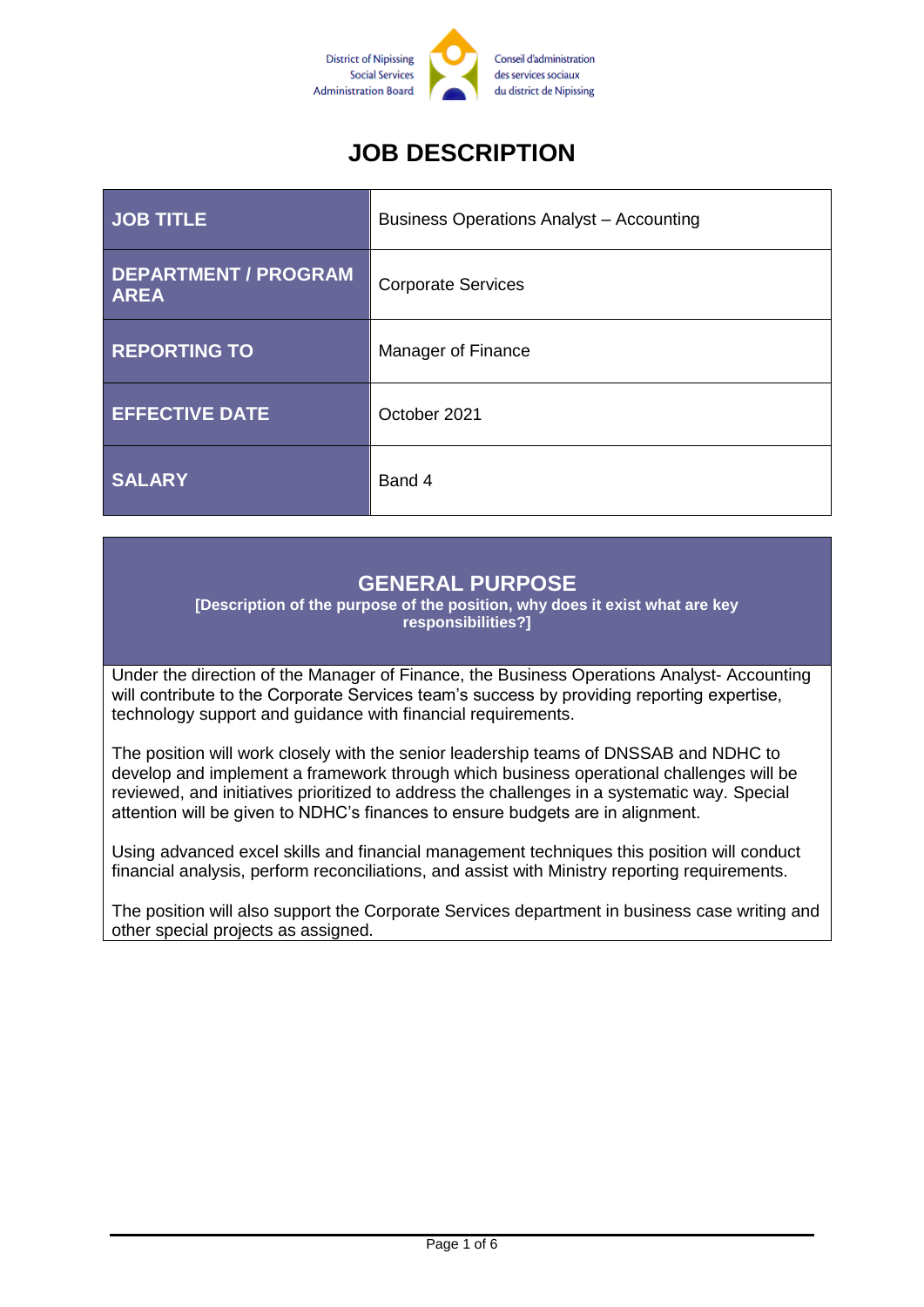| <b>KEY ACTIVITIES</b><br>[Name and list under each the key activities of the position and percentage<br>estimate of time for each section.]                                                                  |                                                                                                                                                                                                                                                    |  |
|--------------------------------------------------------------------------------------------------------------------------------------------------------------------------------------------------------------|----------------------------------------------------------------------------------------------------------------------------------------------------------------------------------------------------------------------------------------------------|--|
| 1.                                                                                                                                                                                                           | Conduct financial analysis and perform various reconciliations;                                                                                                                                                                                    |  |
| 2.                                                                                                                                                                                                           | Provide financial and business modelling and project support;                                                                                                                                                                                      |  |
| 3.                                                                                                                                                                                                           | Build effective and cooperative relationships with key department employees and<br>leverage Organizational Change Management to identify, prioritize and execute on key<br>process improvement opportunities;                                      |  |
| 4.                                                                                                                                                                                                           | Collaborate with operations, data and technology groups to determine the root cause of<br>issues facing the organization and its operations and devise appropriate solutions to<br>existing and expected challenges;                               |  |
| 5.                                                                                                                                                                                                           | Provide confidential support to the Human resources department in the functions of<br>payroll, as they relate to financial transactions and reporting.                                                                                             |  |
| 6.                                                                                                                                                                                                           | Assist with year-end processes for DNSSAB, including NDHC;                                                                                                                                                                                         |  |
|                                                                                                                                                                                                              | 7. Create or assist in the creation of reports, grant applications, and presentations for<br>external partners, the Management Team, the Board, and Board Committees as<br>required                                                                |  |
| 8.                                                                                                                                                                                                           | Provide ongoing support for process improvement initiatives and projects to ensure<br>success in making improvements that are sustainable and effective;                                                                                           |  |
|                                                                                                                                                                                                              | 9. Assist with Ministry reporting requirements;                                                                                                                                                                                                    |  |
|                                                                                                                                                                                                              | 10. Ensure finance and administration policies and procedures are accurately followed, as<br>well as adherence to all ministry financial regulations and requirements;                                                                             |  |
|                                                                                                                                                                                                              | 11. Contribute to and manage the forecast budget as assigned;                                                                                                                                                                                      |  |
|                                                                                                                                                                                                              | 12. Guide other departments by researching and interpreting accounting policy; applying<br>observations and recommendations to operational issues;                                                                                                 |  |
|                                                                                                                                                                                                              | 13. Update job knowledge by participating in educational opportunities; reading professional<br>publications; maintaining personal networks; participating in professional organizations<br>and ensuring accounting designation remain up to date; |  |
|                                                                                                                                                                                                              | 14. Develop business cases where directed that support the strategic plan of the<br>corporation;                                                                                                                                                   |  |
|                                                                                                                                                                                                              | 15. Assist with technology support.                                                                                                                                                                                                                |  |
| As a DNSSAB employee, the position is responsible for creating, maintaining and<br>actively participating in a respectful workplace that is free of all forms of harassment,<br>discrimination and violence. |                                                                                                                                                                                                                                                    |  |

# **QUALIFICATIONS**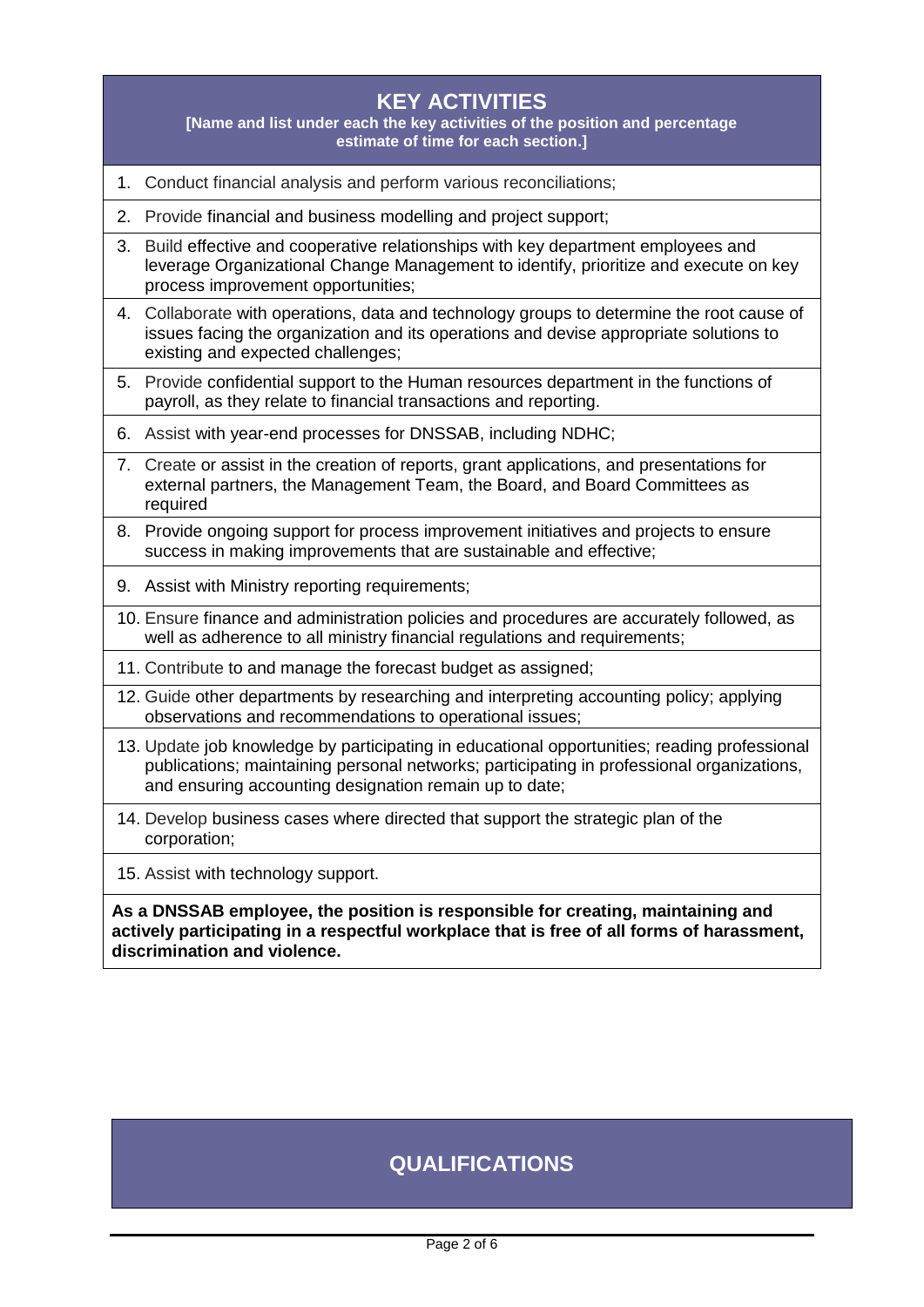- Diploma or Degree in Business Administration, Accounting, or Finance is required, an Accounting Designation is considered an asset;
- Three (3) years of experience in the field of accounting;
- Experience working in the public sector, and knowledge of Public Sector Accounting Standards is considered an asset;
- Excellent knowledge of computerized accounting processes and applications;
- Working knowledge of Microsoft Dynamics NAV and/or Yardi is considered an asset;
- Strong ability to influence others at many levels within the organization by building trust and strong working relationships;
- Excellent verbal and written communication skills to influence motivate and provide direction across all business lines;
- Excellent time management skills;
- Excellent facilitation skills to deliver persuasive messages across all departments;
- Tenacity and energy in leading change in the pursuit of quality and business improvement;
- Strong analytical skills and process focus;
- Advanced knowledge and use of Excel, Word, and Outlook;
- Demonstrated regular attendance in keeping with the Board's Attendance Management Policy;
- Ability to work with team members to write business cases that support strategic objectives of the corporation;
- A valid Ontario driver's license and a vehicle available for use on the job;
- The ability to communicate in French as well as English is an asset.

# **COMPENSABLE FACTORS**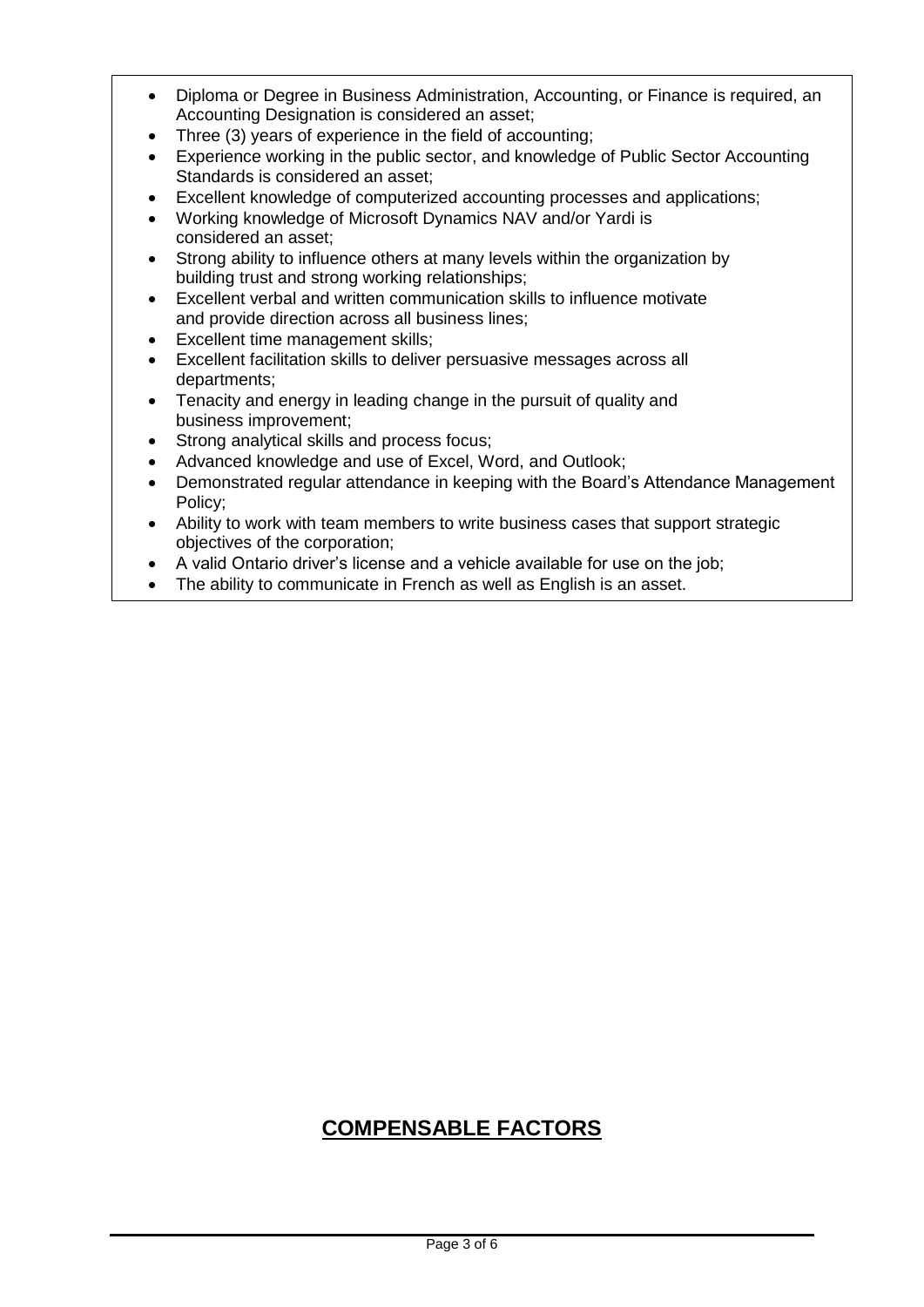## **COMPLEXITY / JUDGMENT**

**[The decision-making aspects of the position, the variety and relative difficulty of the material or information upon which decisions are based and the use of knowledge and experience in making the decisions.]**

Employee works generally towards assigned objectives, instructions and policies.

#### **EDUCATION AND SPECIFIC TRAINING**

**[The level of formalized knowledge required to satisfactorily fill the position – such knowledge is most commonly acquired as a result o time spent in schools, colleges and universities / today's levels and standards are utilized – Education and Work Experience are rated together.]**

Graduation from a two or three year diploma program.

## **EXPERIENCE**

**[The length of time required to learn, under instruction or guidance is measured along with the essential techniques and skills the job calls for / work experience Is gained on the job under consideration, on prior jobs where the same or more elementary principles and techniques are used and on related jobs where the required body of knowledge can be built up – this is assuming the "incumbent" starts with the educations level specified in the Education factor.]**

Three years' experience.

#### **INDEPENDENCE OF ACTION**

**[Reflects the amount of direction and control received from either personal supervision or standard practices and precedents – also considers ingenuity, creativity and original thought required I the job.]**

Works under general quidance.

#### **RESULTS OF ERRORS**

**[Considers the extent of losses to the organization – such losses may result from mistakes occasioned by insufficiently considered decisions or judgements – only in lower level positions is consideration given to carelessness / results of errors is also used to evaluate responsibility for the safety of others.]**

May require work of others to trace and make necessary corrections.

# **CONTACTS**

**[Contacts refers to the relative importance to the organization of necessary personal relationships of the position holder to others / the contacts can be internal to the organization and external.]**

Contacts of importance or frequent but of non-selling nature.